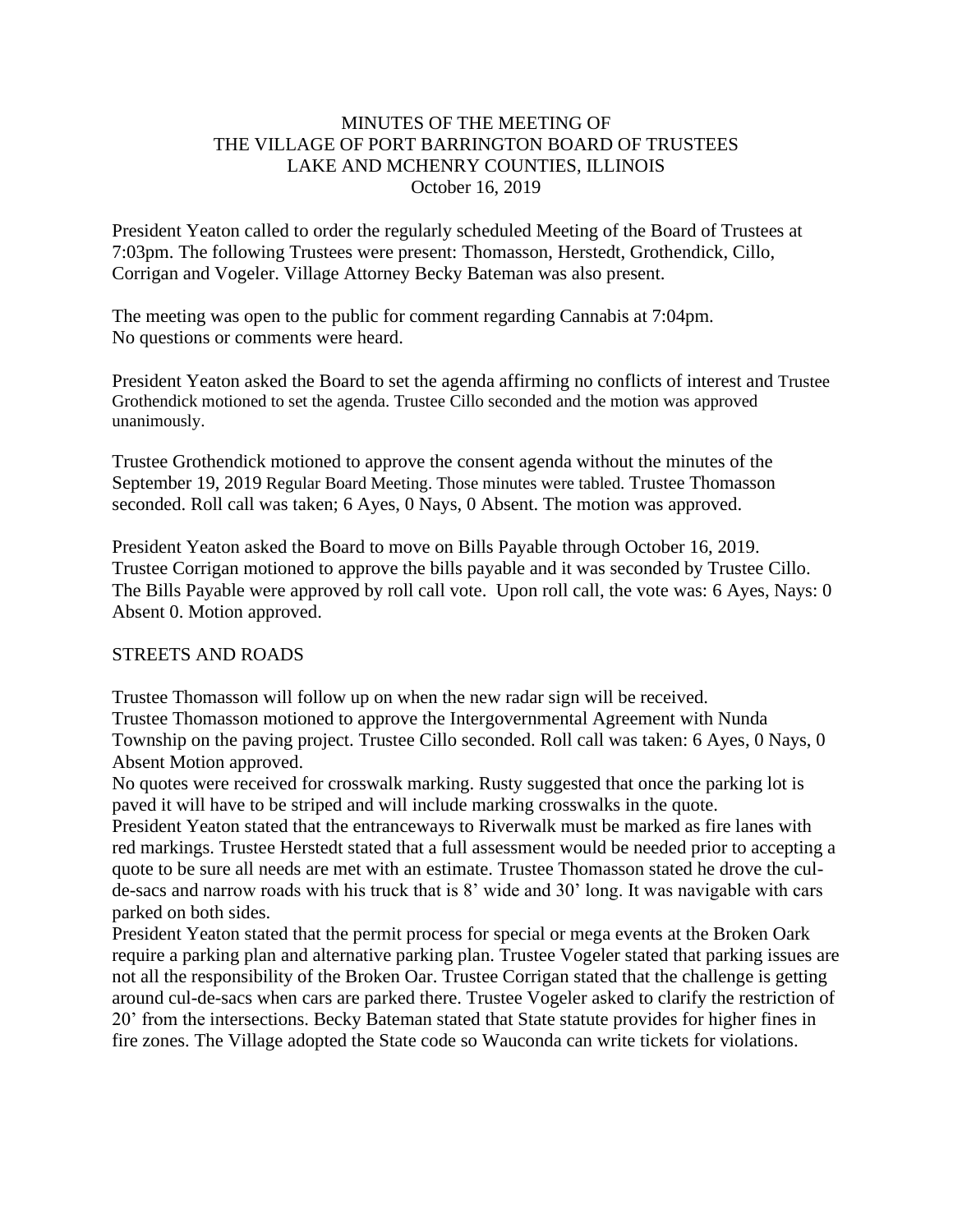### HEALTH AND SAFETY

Leaf vacuuming will be on October 28 and November 18, 2019.

President Yeaton asked if the Board had any questions regarding the Ordinance for cannabis. None were heard.

Mike Weiner attended a workshop on cannabis. The Planning Commission was directed by President Yeaton to make a recommendation. Becky Bateman stated that the Process Center and Craft Grower sites could be endorsed by the Planning Committee. Others are not recommended as too close to residential buildings. The next step is a newspaper notice regarding public hearing for a proposed text amendment. The goal is to have any zoning changes before the end of the year. Dispensary is the only type of option that provides sales tax revenue. Growers would likely seek villages that also allow dispensaries. Trustee Corrigan stated he did not see benefit to any other use than dispensary. Trustee Vogeler stated that because of security requirements it would likely appear industrial with a warehouse appearance and may not be in the best interest of the Village. For dispensaries there are relationships between the s.f. of the building and the number of parking spaces. The Planning Commission will discuss further and make recommendations to the Board. Becky Bateman will create a publication so the Public Hearing can take place at the same time as their next meeting. President Yeaton polled the Board for their opinion.

Trustee Thomasson was opposed to any of the uses. Trustees Grothendick, Herstedt, Cillo and Vogeler stated possible interest in the dispensary. Trustee Corrigan stated he would want nothing but the dispensary but not sure about that as a choice, either. President Yeaton stated anything except transport would be acceptable to her.

Trustee Corrigan asked if the Planning Commission had reviewed the full list of permitted uses. They did not. Becky Bateman offered to put in the same legal notice for Public Hearing. Trustee Vogeler motioned to have the Planning Commission review and consider at the same next meeting. Trustee Corrigan seconded. Roll call was taken; 6 Ayes, 0 Nays, 0 Absent. Motion approved.

Mr. Sherman asked for a meeting with both Boards with his Attorney on October 30, 2019. The Lake Barrington Village Hall room will be reserved.

### PARKS AND BEACHES

The Halloween event is scheduled for October 27, 2019. There will be a barswallow presentation with owls.

The Chili Cook-off will be November 10, 2019. Trustee Cillo exited the meeting at 8:25Pm.

### POLICE

Trustee Herstedt stated there were reports of car break ins at the end of September. Patrols were increased. The October schedule is set.

McHenry County Police will be present during trick or treat.

President Yeaton attended Adjudication this morning. Four tickets were considered. Two of them resulted in fines. President Yeaton met with the Wauconda Administrator afterwards. Reports will be available at the end of the month of all code enforcement issues.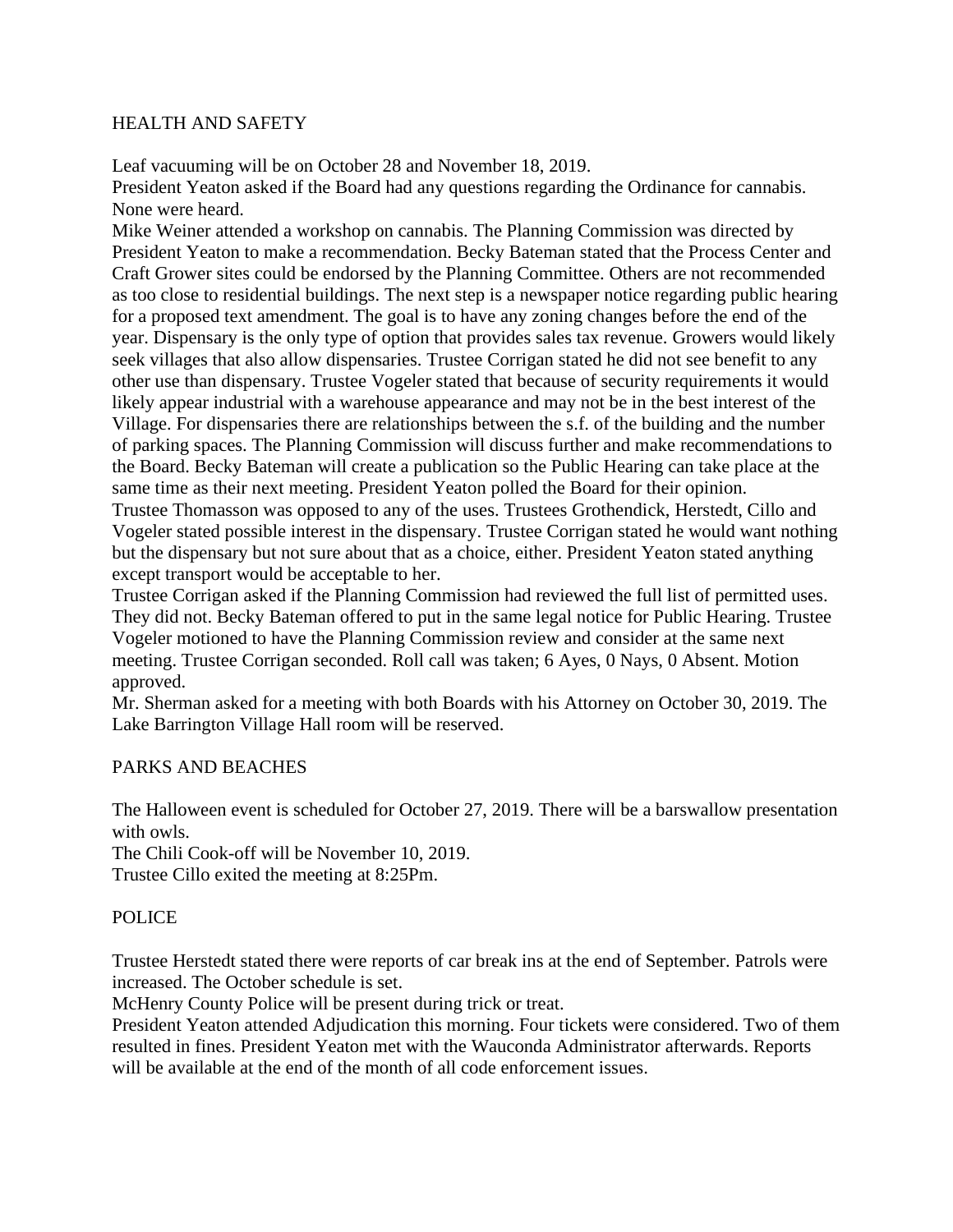Vehicle tax enforcement is being considered with regard to hours available and cost for officers. President Yeaton recommended increasing fines prior to next May. Trustee Corrigan is looking into turning those over to collections instead.

Trustee Herstedt spoke to McHenry County Sheriff's department about towing. The townships have a unified package ordinance. The Village could adopt under the Nunda Ordinance and then McHenry upholds it. Becky Bateman stated than an IGA would be needed with the Police. She will find the Ordinance. Trustee Herstedt will inquire whether an IGA is necessary or any other steps.

# FORESTRY

Rusty is planting trees in Deer Grove.

The Riverwalk HOA is concerned as a resident has staked out 4 trees to be placed along Center Street.

The oak trees at Beach Park will be taken down.

## FINANCE

Ordinance 2019-10-1 Expenditure Authority for Certain Officials and Employees was before the Board. Trustee Corrigan motioned to approve. Trustee Grothendick seconded. Roll call was taken; 5 Ayes 0 Nays, 1 Absent. Motion approved.

The Board will consider replacing the printer and will get pricing.

# BUILDING AND ZONING

The Village Engineer did an inspection at Deer Grove II on silt fencing.

The Village has been cleared for CAV. They will send a letter and Trustee Vogeler will forward to CRS.

New floor installation at the Village Hall will begin next week on Monday.

Trustee Vogeler will approve the new fee schedule and direct the Village Attorney to create an Ordinance.

### PUBLIC WORKS

A ten yard dumpster is being brought in. The burned Cheeseman shed will be removed.

## ADMINISTRATION VILLAGE CLERK

There was no new information presented on these subjects.

### VILLAGE PRESIDENT

President Yeaton stated that the IEMA event and the Safer Lake County (regarding sex trafficking) event will be in November.